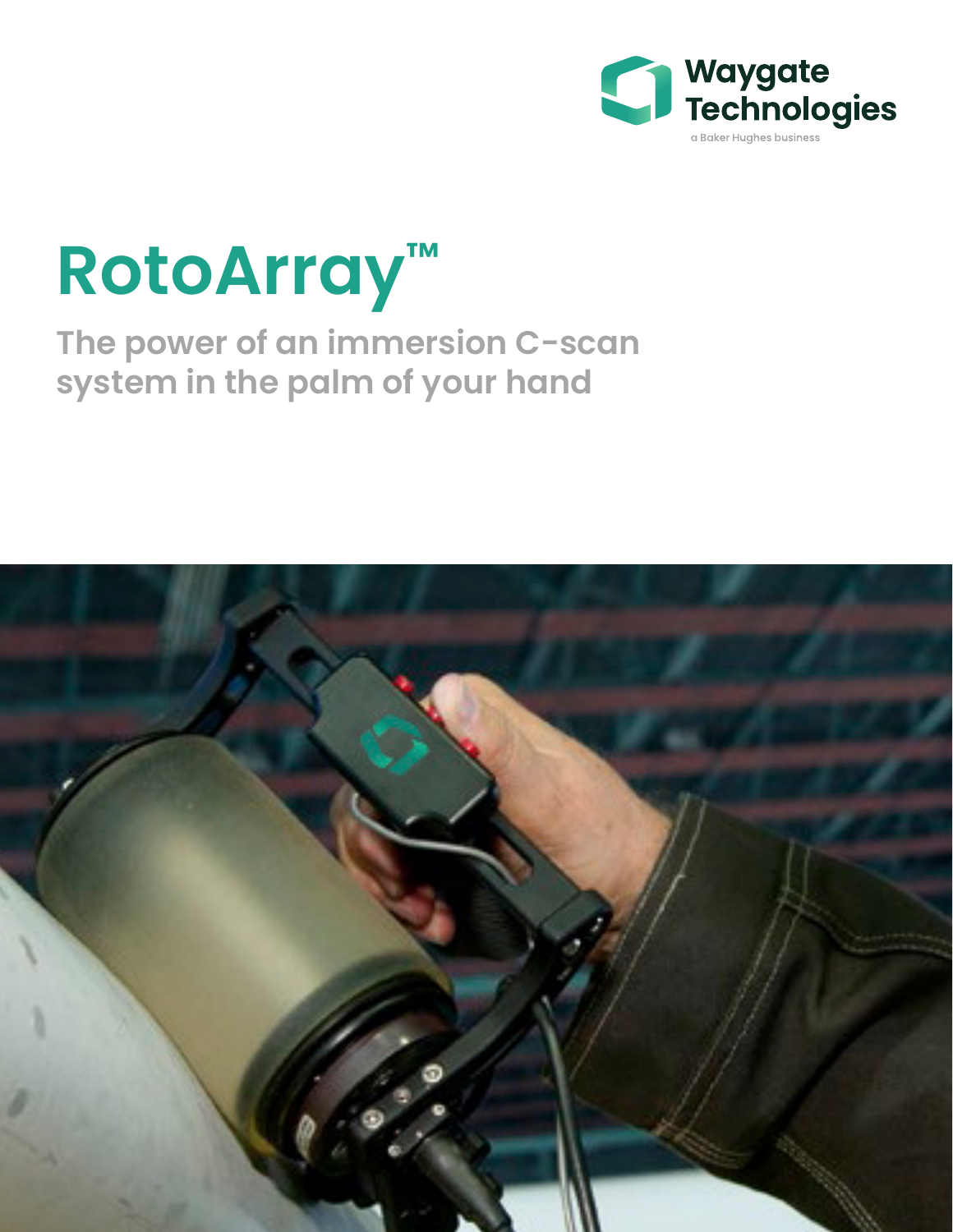**The RotoArray is a portable, manually operated, phased array, ultrasonic inspection device which can be connected to any suitable phased array flaw detection instrument to allow rapid scanning of a wide variety of materials and components.**

Well suited for scanning composite and aluminum aerospace components, the RotoArray can provide A, B & C-scan images that are achieved with the simplicity of a handheld probe and with performance rivaling that of a full immersion C-scan system.

The RotoArray can complement or replace immersion scanning systems in a manufacturing environment, while being equally functional inspecting in the field or laboratory. It is ideal for scanning aircraft on the ground for collision damage, post-repair and other inspections.

### **RotoArray: Manually operated phased array ultrasonic scanning platform RotoArray Service Station**

#### **System description**

The compact and lightweight RotoArray can be configured for left or right hand operators. The RotoArray consists of a linear, 64 element ultrasonic array contained within a tire, which is inflated with a fluid to create a flexible coupling chamber between the array and the test piece. The tire is fitted within a scanning cart and the complete assembly is rolled along the surface to be inspected to scan for flaws, delaminations, or other discontinuities. An innovative direct-drive magnetic encoder, which operates without belts, pulleys or gears, provides positional data and is connected to a phased array flaw detector, such as Waygate Technologies Phasor XS, which displays and stores the results. A panel of three switches with associated cables is available to remotely operate features such as "scan-start", "scan- stop", "scan-clear", and "scan-index" on suitably equipped instruments.



RotoArray is supplied with a comprehensive digital guide, that carefully and simply explains the system's capabilities, operation and maintenance using tailored video tutorials and pictures.

In addition, the RotoArray Service Station allows users to maximize system up-time by providing a customized workbench and the relevant tools to carry out routine maintenance and repair.





RotoArray Service Station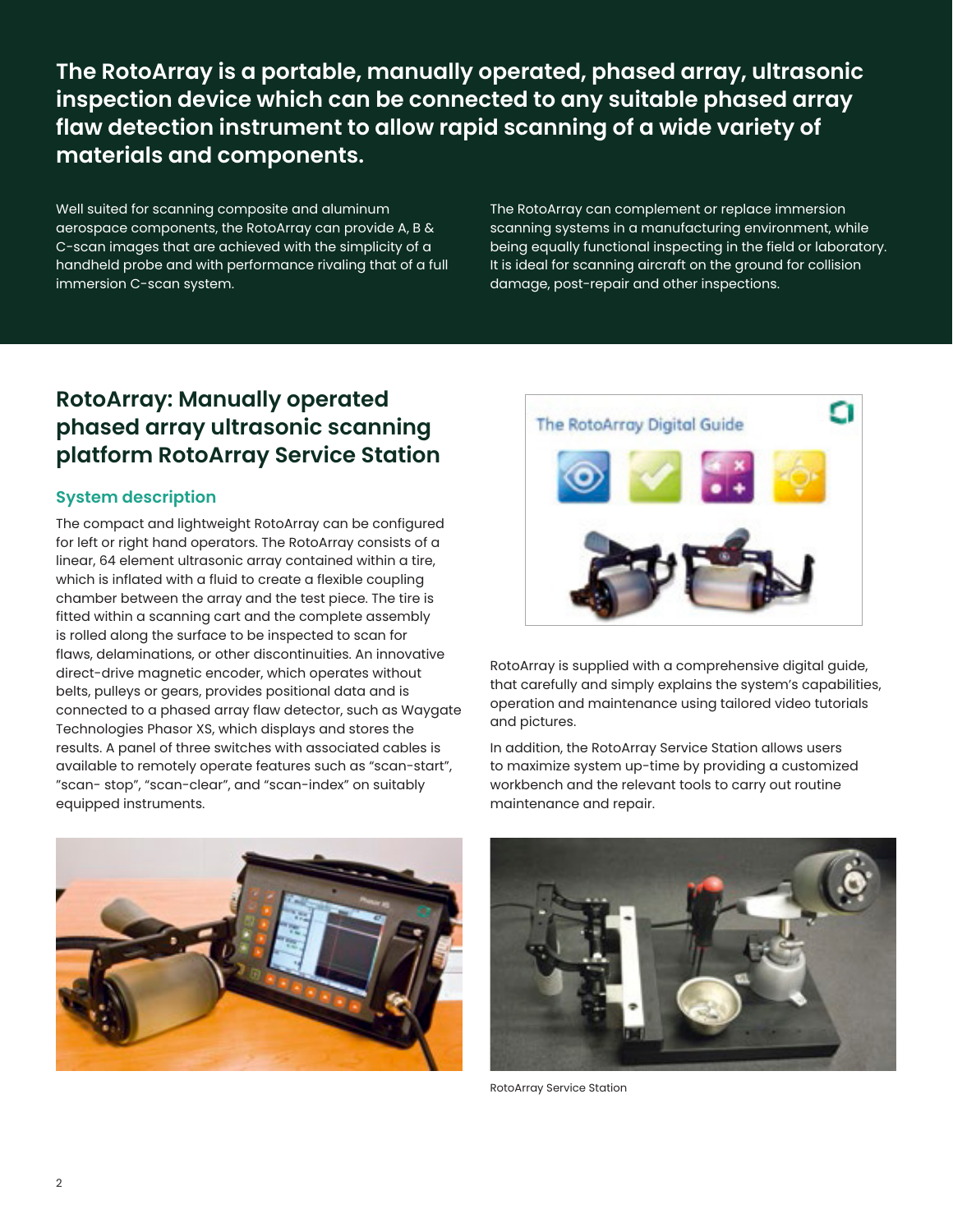#### **Key benefits**

- Is so **portable** that it puts the power of an immersion C-san system in the palm of your hand
- Is **quick and simple**, with minimal setup
- **• Replaces or compliments** full immersion tank and squirter system scanning
- Provides **fast and reliable** portable scanning, with A, B and C-scan data
- Is **light weight and ergonomically** designed, with torque resistant grips which can be adjusted for left-hand and right hand operation
- Standard models are **available with 3 connectors:** Tyco (Phasor XS™), Ipex (Omniscan™) and Hypertronics™ (Tomoscan™, UTXX™, etc) and **other connectors can be custom ordered**
- Is supplied with a **Service Station** to allow users to carry out simple repairs and configuration adjustments, such as tire replacement and air purging without factory assistance
- Features **easy coupling** with no need for complicated irrigation systems
- Is supplied with a **comprehensive digital guide**
- Features a **unique, direct-drive encoder** with no belts, pulleys or gears assuring backlash-free reliability
- Platform is designed to be **scalable** and arrays can be **customized** to solve new applications.

#### **Rapid scanning of composite surfaces and structures**

The first standard versions of the RotoArray scanning platform are designed primarily for the inspection of aerospace materials such as composite and aluminum, although the platform can be used for flaw detection and thickness measurement in a wide range of materials. Waygate Technologies will continue to support and nurture further potential applications as they are identified.

Composite and aluminum materials find their major application in the aerospace sector, where strength-weight ratios are of great importance. The automotive sector is also making increasing use of composite structures and assemblies.

The RotoArray can be used for inspection during manufacturing as well as for the inspection of damage of aircraft in service.

In manufacturing, the RotoArray can be used as an alternative to existing immersion inspection systems. Examples include inspection of smaller parts and special parts, or to quickly re-scan areas of interest, which would normally require extensive set-up in an immersion system. Also, it can be used on the flight-line to inspect aircraft which have been damaged in slight collisions, for example with baggage carts. In either case, the inspector can obtain reliable and meaningful inspection data to allow the correct decisions to be made regarding the disposition of the part or aircraft.

#### **Typical RotoArray applications**

- Inspection of composite plates, stiffeners and cylinders to check for delaminations, porosity, disbonds, etc.
- Providing complementary inspection for composite panels that have holes through which bubbler or squirter water can leak causing couplant problems
- Providing enhanced capabilities to scan from the "rougher side" of composites
- Inspection of composite wind turbine blades
- Inspection of composite aerospace structures, both during manufacture and in service
- Inspection of some components which are conventionally inspected by immersion/bubbler systems
- Inspection of aluminium aircraft skins and other metal structures for corrosion
- Inspection for flaws and corrosion in various metals
- Utilizing the flexible rolling core of the RotoArray as the scanning head in automatic and semi-automatic scanning systems.